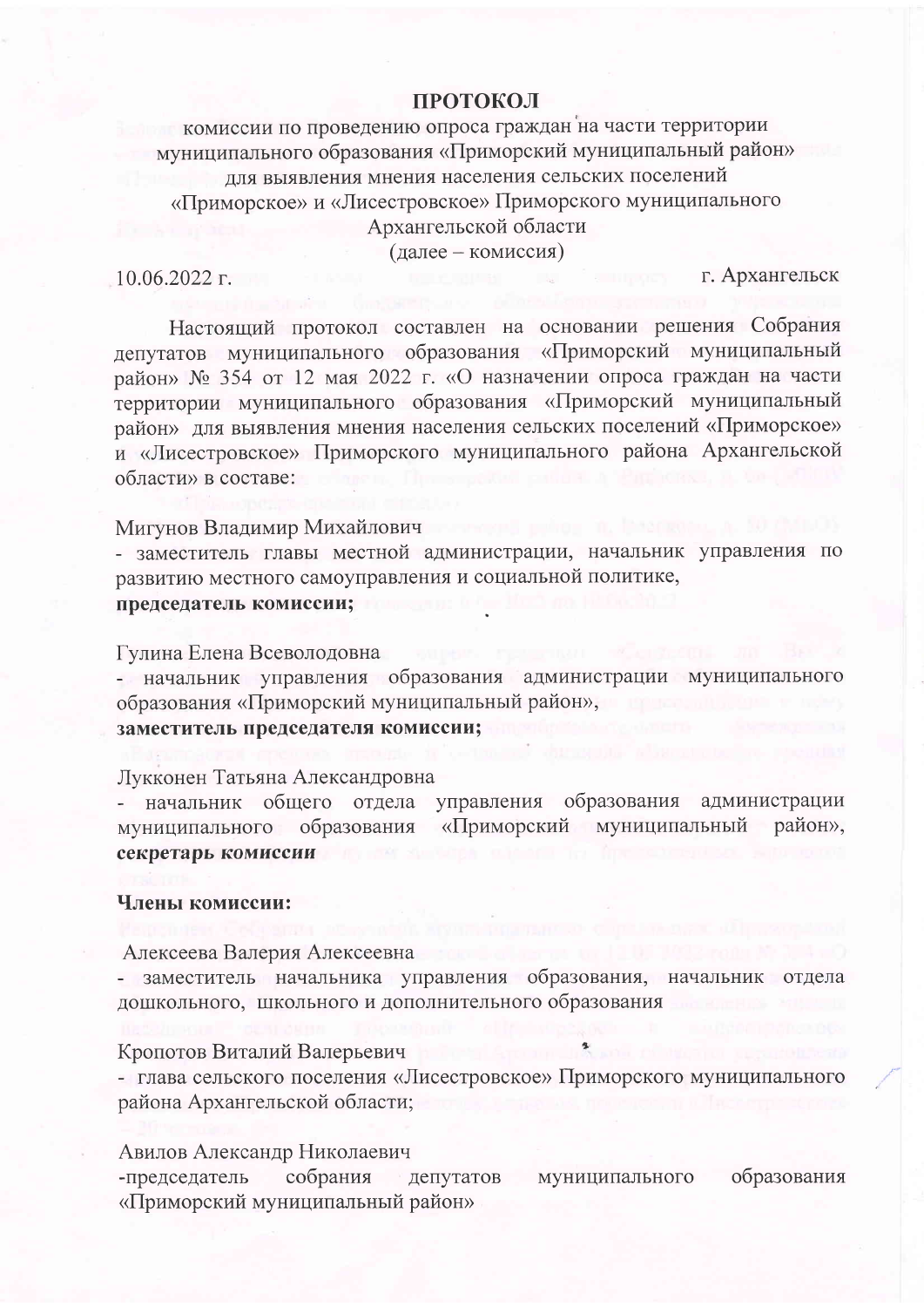Зеновская Людмила Валентиновна

- директор муниципального бюджетного общеобразовательного учреждения «Приморская средняя школа»

## Цель опроса:

вопросу реорганизации мнения  $\Pi$ O 1. выявление населения обшеобразовательного учреждения муниципального бюджетного в форме присоединения к нему «Приморская средняя школа» общеобразовательного учреждения муниципального бюлжетного и создания филиала «Васьковская «Васьковская средняя школа» средняя школа-детский сад»

# Пункты проведения опроса граждан:

- 1) Архангельская область, Приморский район, д. Рикасиха, д. 66 (МБОУ «Приморская средняя школа»)
- 2) Архангельская область, Приморский район, п. Васьково, д. 50 (МБОУ Васьковская средняя школа)

# Дата проведения опроса граждан: 6.06.2022 по 10.06.2022

вынесенный на опрос граждан: «Согласны ли Вы с Вопрос, реорганизацией муниципального бюджетного общеобразовательного учреждения «Приморская средняя школа» в форме присоединения к нему муниципального бюджетного общеобразовательного учреждения «Васьковская средняя школа» и создания филиала «Васьковская средняя школа-детский сад»?

заполнение опросного листа методика опроса: Использованная утвержденной формы путем выбора одного из предложенных вариантов ответов.

Решением Собрания депутатов муниципального образования «Приморский муниципальный район» Архангельской области от 12.05.2022 года № 354 «О граждан на части территории муниципального опроса назначении образования «Приморский муниципальный район» для выявления мнения сельских поселений «Приморское» «Лисестровское» населения  $\, {\rm N}$ Приморского муниципального района Архангельской области» установлена минимальная численность граждан, участвующих в опросе в сельских поселении «Приморское» - 30 человек, сельском поселении «Лисестровское»  $-20$  человек.